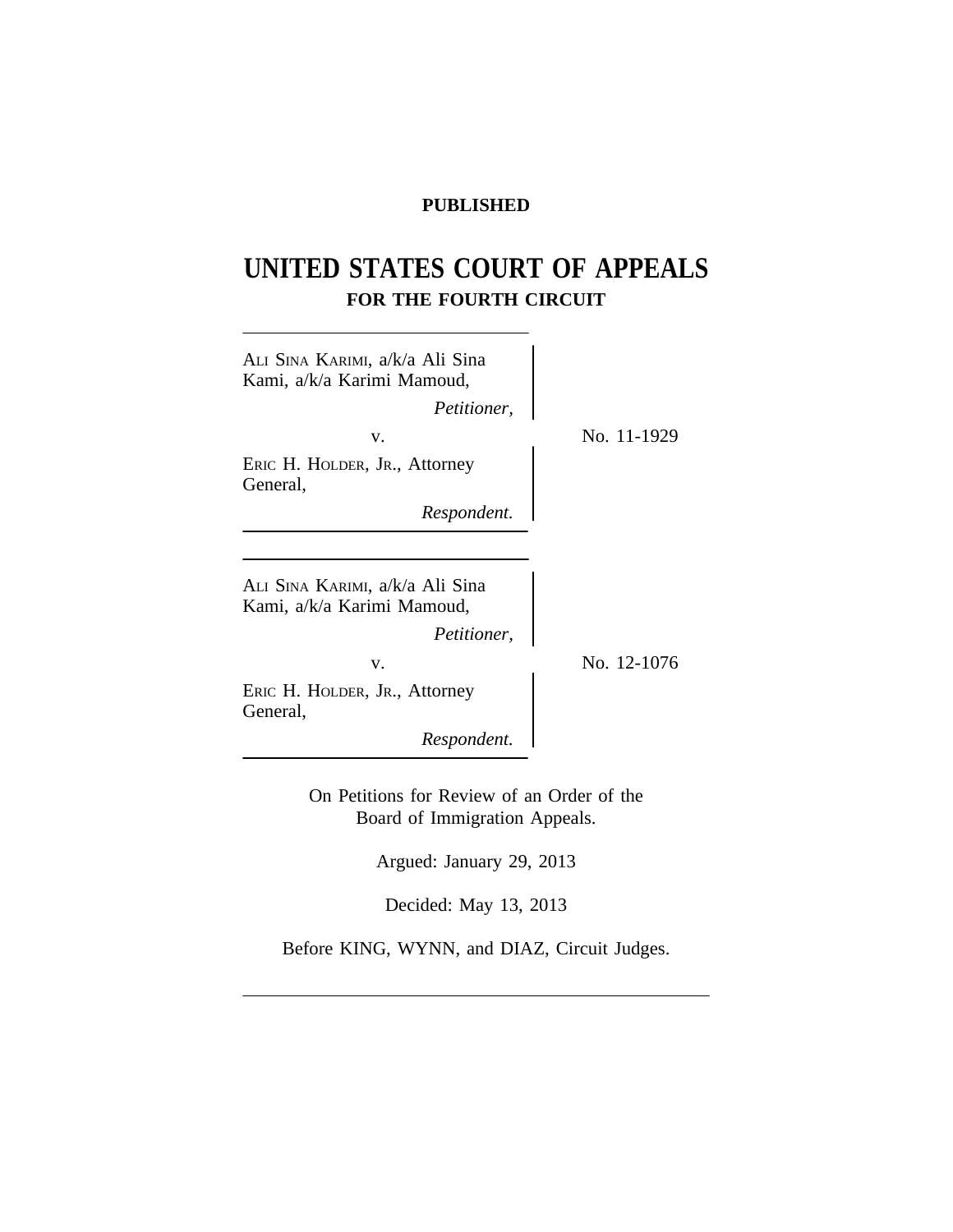Petition for review granted; vacated and remanded with instructions by published opinion. Judge Diaz wrote the opinion, in which Judge Wynn joined. Judge King filed a dissenting opinion.

## **COUNSEL**

**ARGUED:** David M. Belczyk, JONES DAY, Pittsburgh, Pennsylvania, for Petitioner. Matthew Allan Spurlock, UNITED STATES DEPARTMENT OF JUSTICE, Washington, D.C., for Respondent. **ON BRIEF:** Thomas S. Jones, JONES DAY, Pittsburgh, Pennsylvania, for Petitioner. Stuart F. Delery, Acting Assistant Attorney General, Civil Division, Ada E. Bosque, Senior Litigation Counsel, UNITED STATES DEPARTMENT OF JUSTICE, Washington, D.C., for Respondent.

#### **OPINION**

DIAZ, Circuit Judge:

Ali Sina Karimi petitions this court for review of a Board of Immigration Appeals ("BIA") final order of removal. Karimi contends the BIA erred when it ruled that his Maryland second-degree assault conviction was for a "crime of violence" under 18 U.S.C. § 16, and thus an "aggravated felony" under 8 U.S.C.  $\S 1101(a)(43)(F)$  that triggered his removability. For the reasons that follow, we grant Karimi's petition for review, vacate the BIA's order of removal, and remand to the BIA with instructions to reinstate Karimi's asylee status.

I.

# A.

Karimi, a native and citizen of Afghanistan, entered the United States in 1990. He was granted asylum in 1999.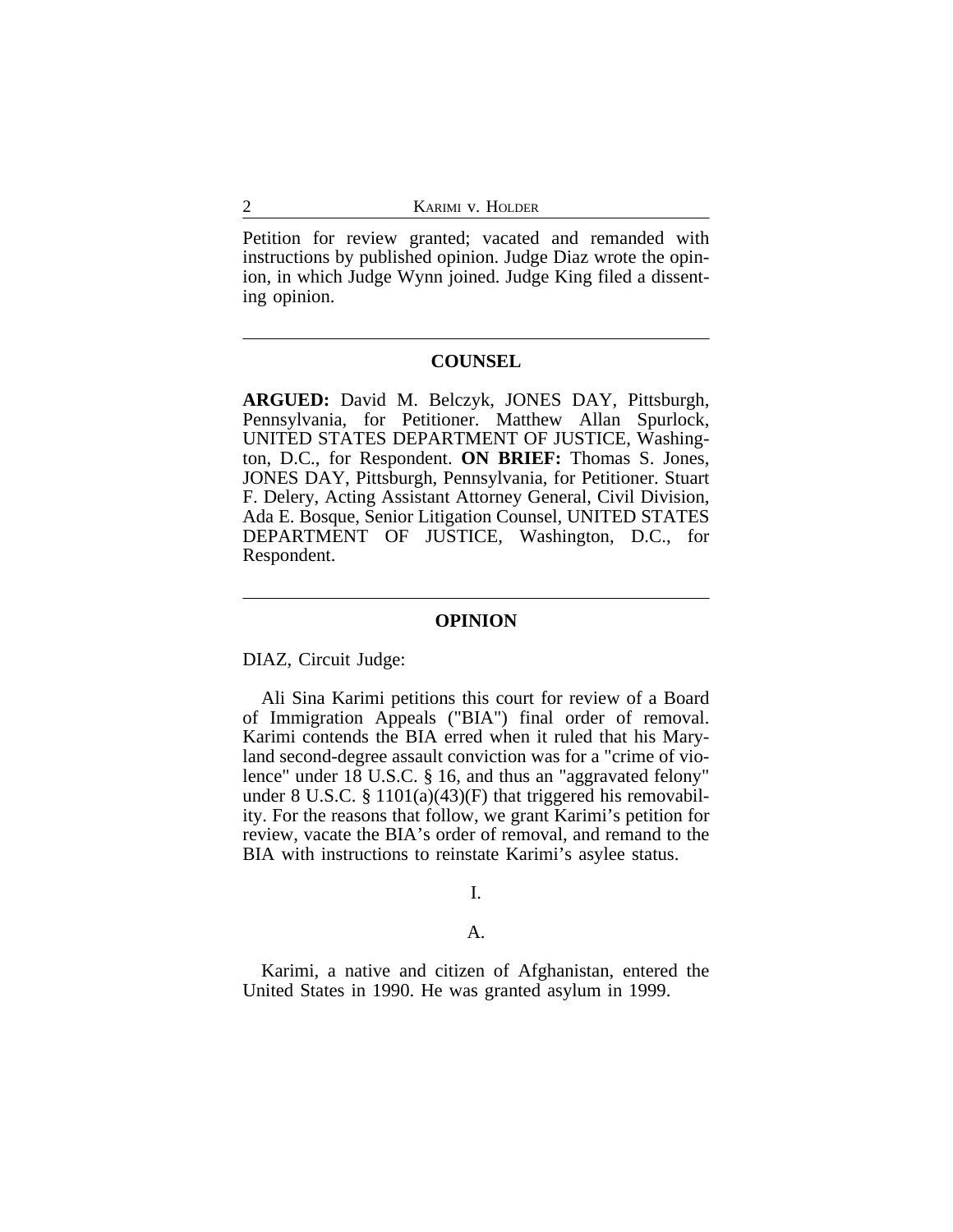| KARIMI V. HOLDER |
|------------------|
|                  |

In October 2007, Karimi was arrested in Maryland for driving under the influence. He was still intoxicated at the police station when he noticed that the officer processing his arrest, Officer MacKenzie, was writing down a large number of citations. As Karimi later admitted during his plea hearing, he then became "belligerent and somewhat out of control," "yelling and causing a disturbance in the station." J.A. 291. Officer MacKenzie laid her hand on a table next to Karimi and told him to quiet down. At this point, Karimi "grabbed" Officer MacKenzie's hand. In her statement of probable cause, which was incorporated into Maryland's charging document, Officer MacKenzie wrote that, as Karimi grabbed her, he spat on her arm, then "jumped up and acted as if he was going to strike [her] with his free hand." J.A. 321.

In March 2008, Karimi pleaded guilty to driving under the influence of alcohol ("DUI") and to misdemeanor seconddegree assault under Maryland Annotated Code, Criminal Law section 3-203, a statute that broadly defines misdemeanor assault, based on common law, to encompass even minor touching.**<sup>1</sup>** *See United States v. Kirksey*, 138 F.3d 120, 125 (4th Cir. 1998). At Karimi's plea hearing before the Circuit Court of Montgomery County, the prosecutor informed the court that the grabbing and spitting formed the basis for the assault charge. In reciting the evidence it would have pre-

**<sup>1</sup>**Although misdemeanor second-degree assault under section 3-203 is governed by common law definitions, felony second-degree assault under that same section is statutorily defined, and prohibits a person from intentionally causing physical injury to another if he knows or has reason to know that the other is a law enforcement officer, parole agent, or probation agent engaged in the performance of his or her official duties. Md. Code Ann., Crim. Law  $\S$  3-203(c)(2)-(3). Thus, unlike the misdemeanor, the section 3-203 felony does not encompass minor touching. Karimi was charged with both misdemeanor and felony second-degree assault under section 3-203, but only pleaded to the lesser offense. J.A. 310. Of course, the labeling of his crime as a misdemeanor under Maryland law has no bearing on whether it constitutes an "aggravated felony" under the Immigration and Nationality Act.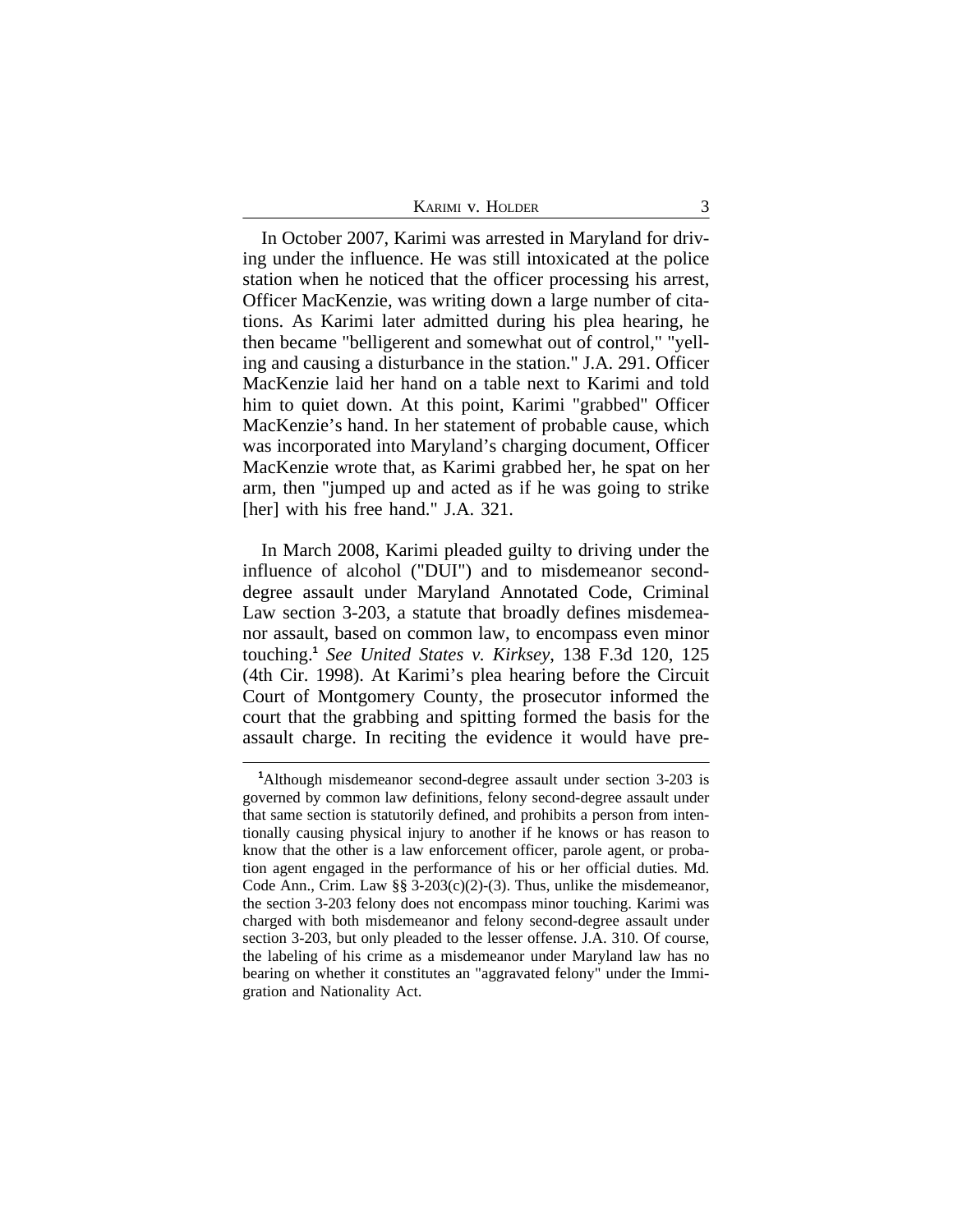sented at trial, the prosecutor never mentioned Officer Mac-Kenzie's allegation that Karimi had jumped up and acted as if he was going to strike her. Karimi, for his part, denied the prosecutor's assertion that he had intentionally spit on Officer MacKenzie, but admitted to becoming belligerent and grabbing her hand. J.A. 293. The court accepted Karimi's guilty plea based on this admission and sentenced him to three years' imprisonment for the assault charge, with all but four months suspended. He received a one-year concurrent prison term, wholly suspended, for the DUI charge.

B.

In August 2008, relying on Karimi's Maryland seconddegree assault conviction, the Department of Homeland Security moved to terminate Karimi's asylum. He was served with a Notice to Appear charging him with removability under the Immigration and Nationality Act ("INA"), 8 U.S.C.  $\S 1227(a)(2)(A)(iii)$ , for his conviction of an aggravated felony, a crime of violence as defined in 18 U.S.C. § 16 for which the term of imprisonment was at least one year.

In January 2009, Karimi first appeared before an Immigration Judge ("IJ") in El Paso, Texas. The IJ held that Karimi's Maryland second-degree assault conviction constituted an aggravated felony, found him removable as charged, and terminated his asylum. The case was then transferred to Baltimore, Maryland, where Karimi filed a motion to reconsider. In October 2010, after reviewing the transcript of Karimi's assault conviction plea hearing, the Baltimore IJ denied the motion to reconsider, finding that "in applying the modified categorical approach, the Records of Conviction do demonstrate that the force involved was violent force, that is, capable of causing physical pain or injury." J.A. 345 (citing *Johnson v. United States*, 130 S. Ct. 1265 (2010)). The IJ issued a final order of removal in March 2011.

Karimi timely appealed to the BIA, challenging the IJ's ruling that his second-degree assault conviction was an aggra-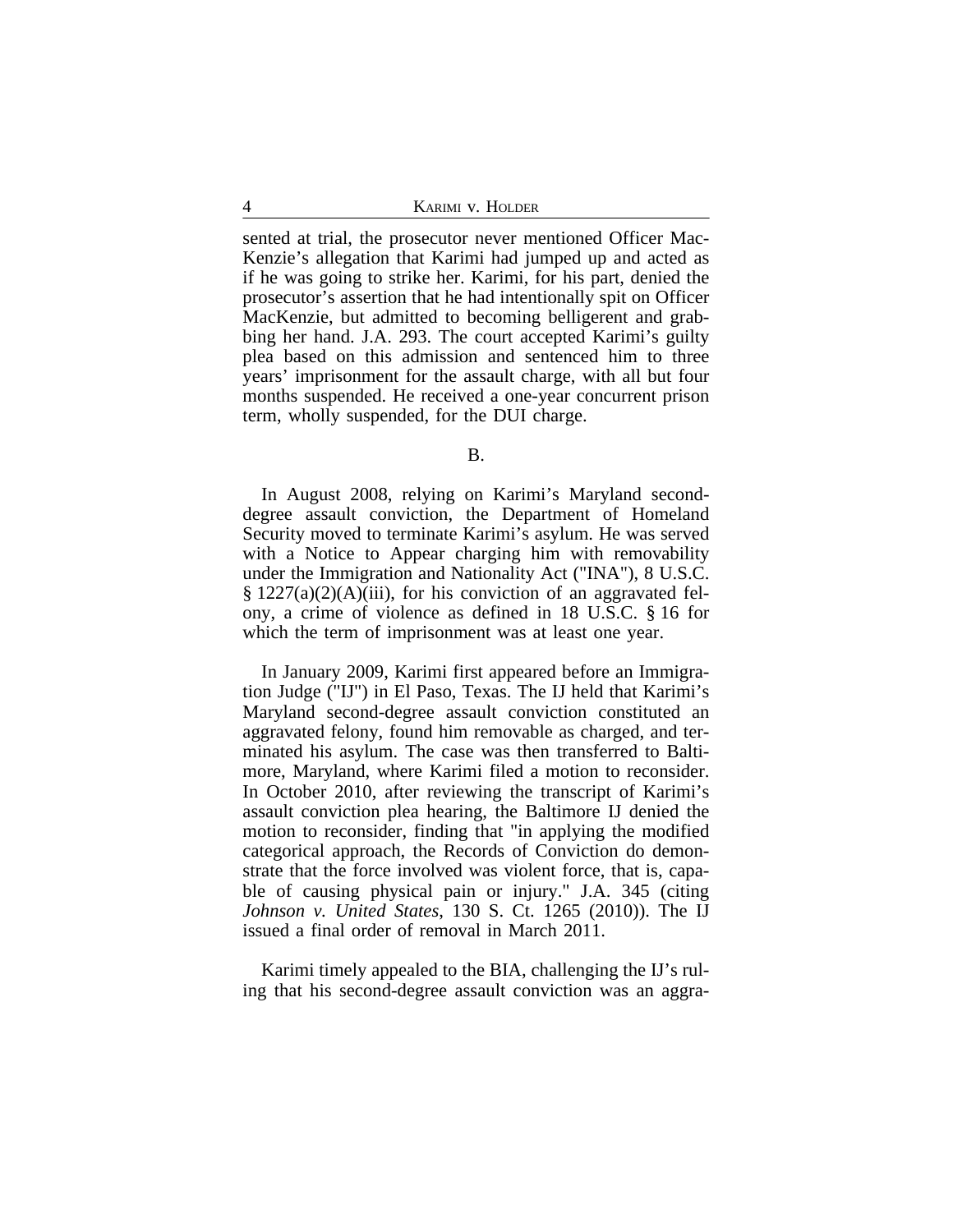|  | KARIMI V. HOLDER |  |
|--|------------------|--|
|  |                  |  |

vated felony. However, the BIA dismissed the appeal, concluding that the IJ had "properly conducted a modified categorical inquiry . . . and found that the respondent's conviction was for a crime of violence as contemplated under the [INA]." J.A. 36.

Karimi timely petitioned this court for review and also filed a motion to reconsider and reopen with the BIA. The BIA denied that motion, and Karimi separately petitioned this court for review of that order.**<sup>2</sup>** We consolidated these cases, and they are now ripe for our review.

# II.

Before turning to the merits, we first consider a motion to remand filed by the Attorney General on the day before we heard oral argument in this case.

The Attorney General submits that, in light of the BIA's apparently mistaken belief that Karimi did not dispute the IJ's physical force finding on appeal, remand is necessary to allow the BIA to determine in the first instance whether Karimi's assault involved sufficient force to constitute a crime of violence. Resp't's Mot. at 4. Specifically, the Attorney General insists that the BIA should be allowed to consider whether Karimi's plea was predicated upon the facts in Officer Mac-Kenzie's statement of probable cause and, if not, to address whether the grabbing alone constituted the use of violent force. *Id.* at 4-5.

**<sup>2</sup>**Although Karimi petitioned for this court's review of the BIA's order denying his motion to reconsider and reopen, he abandoned this challenge by failing to raise it in his opening brief. *See Edwards v. City of Goldsboro*, 178 F.3d 231, 241 n.6 (4th Cir. 1999) (noting that pursuant to Fed. R. App. P. 28(a)(9)(A), issues not briefed are deemed abandoned). We therefore do not address whether the BIA acted within its discretion in denying Karimi's motion to reconsider and reopen.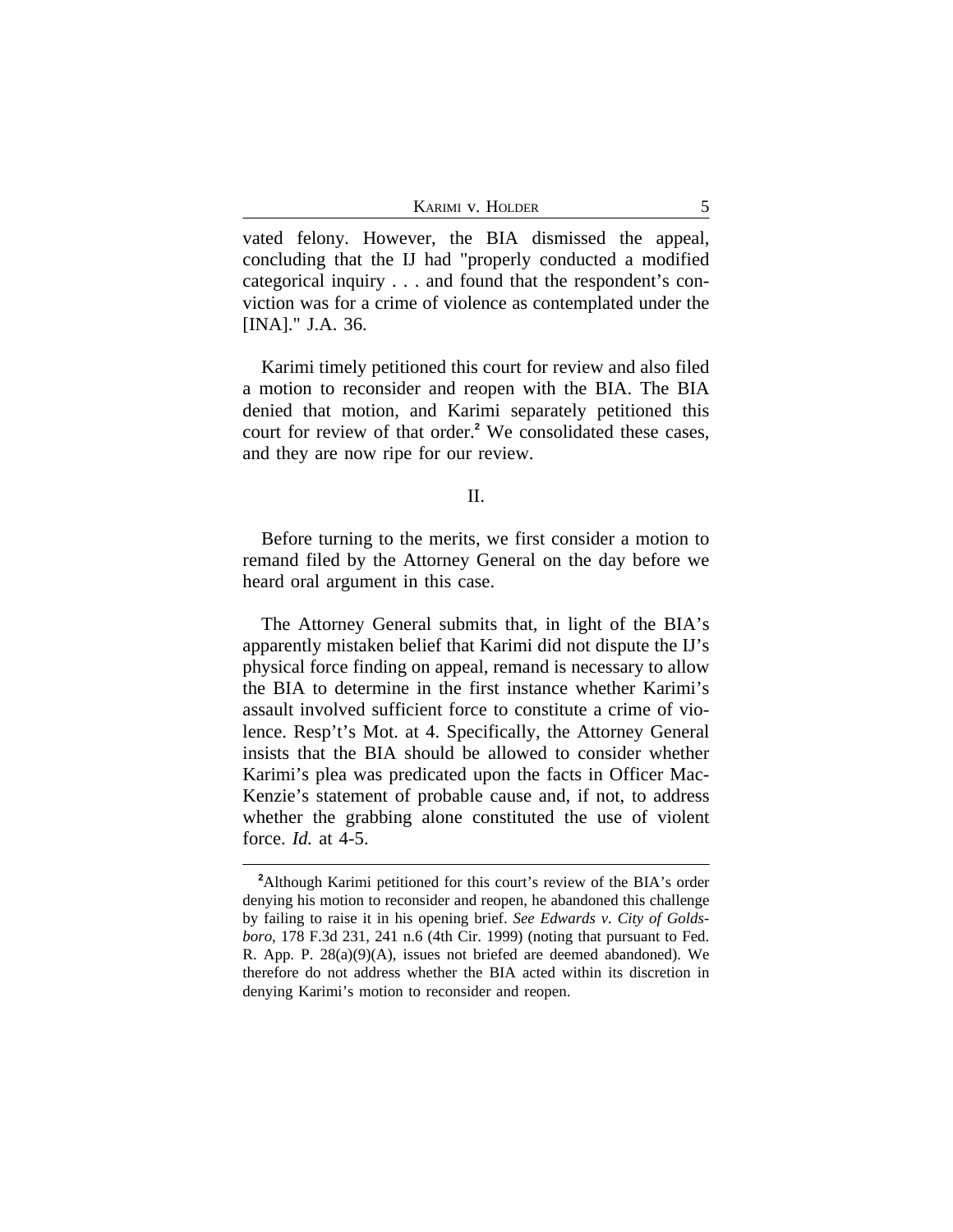We see no need for remand on these issues. Even though the BIA mistakenly believed Karimi had not appealed the IJ's physical force determination, it did pass on that question in the first instance when it affirmed the IJ's finding. Meanwhile, the specific issues on which the Attorney General seeks clarification do not require the BIA's particular expertise, as they concern only whether Karimi's conduct falls within the scope of § 16, which is not a question of immigration law. Reviewing the complete record of Karimi's conviction, we are able to determine—for reasons we explain below—that Karimi's plea was not predicated on the facts in the statement of probable cause, and that the grabbing did not, in itself, constitute the use of violent force. We thus conclude that remand for reconsideration of these questions would serve no purpose.

### III.

The central issue before us is whether Karimi's 2008 Maryland second-degree assault conviction was for a "crime of violence" as defined by 18 U.S.C. § 16(a), and thus an aggravated felony under  $8 \text{ U.S.C. } \S 1101(a)(43)(F)$  that renders Karimi removable.**<sup>3</sup>**

We review de novo the legal question whether Karimi's prior conviction constitutes an aggravated felony. *Mbea v. Gonzales*, 482 F.3d 276, 279 (4th Cir. 2007). Although we generally defer to the BIA's interpretations of the INA, where, as here, the BIA construes statutes over which it has no particular expertise, its interpretations are not entitled to deference. *Garcia v. Gonzales*, 455 F.3d 465, 467 (4th Cir.

**<sup>3</sup>**The Attorney General initially argued that we lacked jurisdiction to resolve this issue, contending that Karimi failed to preserve his argument during the BIA proceedings. However, in the Attorney General's motion to remand, he apparently concedes that Karimi raised this issue before the BIA. Resp't's Mot. at 4. In any event, we are satisfied that Karimi properly preserved the argument both before the Baltimore IJ, J.A. 200, and in his BIA notice of appeal, J.A. 64.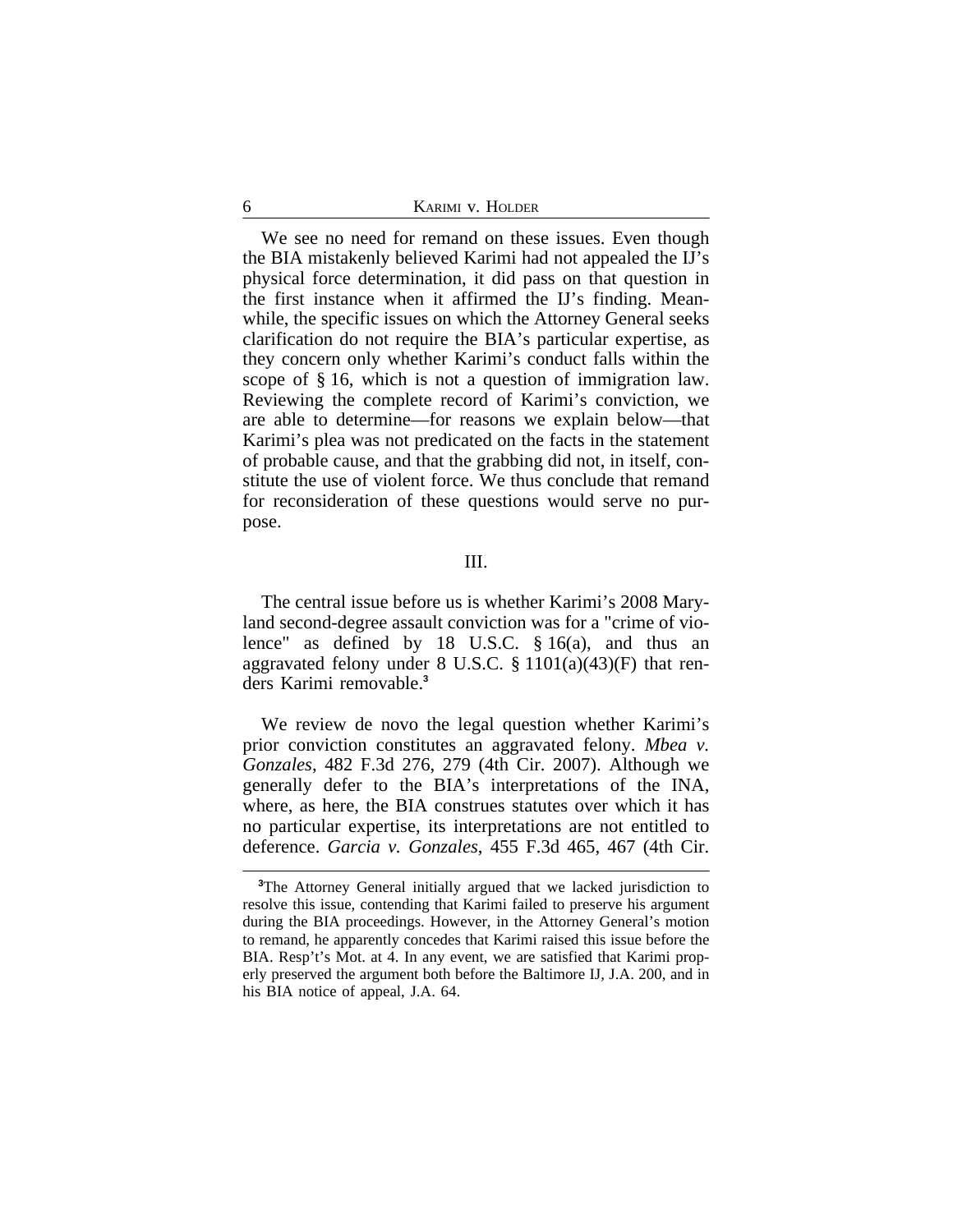2006). In removal proceedings, the government bears the burden of proving removability—and therefore whether Karimi committed an aggravated felony—by clear and convincing evidence. *Salem v. Holder*, 647 F.3d 111, 116 (4th Cir. 2011).

An asylee convicted of an "aggravated felony," as defined in 8 U.S.C.  $\S 1101(a)(43)$ (F), is removable pursuant to 8 U.S.C. § 1158(c)(2)(B). An aggravated felony includes a "crime of violence," as set forth in 18 U.S.C. § 16, "for which the term of imprisonment" is "at least one year." 8 U.S.C. § 1101(a)(43)(F). Since Karimi does not dispute that he was sentenced to more than one year in prison for his Maryland assault conviction, we need only resolve whether that conviction constituted a crime of violence.**<sup>4</sup>**

A "crime of violence" is:

(a) an offense that has as an element the use, attempted use, or threatened use of physical force against the person or property of another, or

(b) any other offense that is a felony and that, by its nature, involves a substantial risk that physical force against the person or property of another may be used in the course of committing the offense.

18 U.S.C. § 16. The Supreme Court interpreted these provisions in *Leocal*:

In construing both parts of  $\S$  16, we cannot forget that we ultimately are determining the meaning of the term "crime of violence." The ordinary meaning

**<sup>4</sup>**The Attorney General does not contend that Karimi's Maryland DUI conviction supports his removability. *See Leocal v. Ashcroft*, 543 U.S. 1, 4 (2004) (holding that an immigrant's conviction under Florida's comparable DUI statute was not a conviction for a crime of violence that rendered him deportable).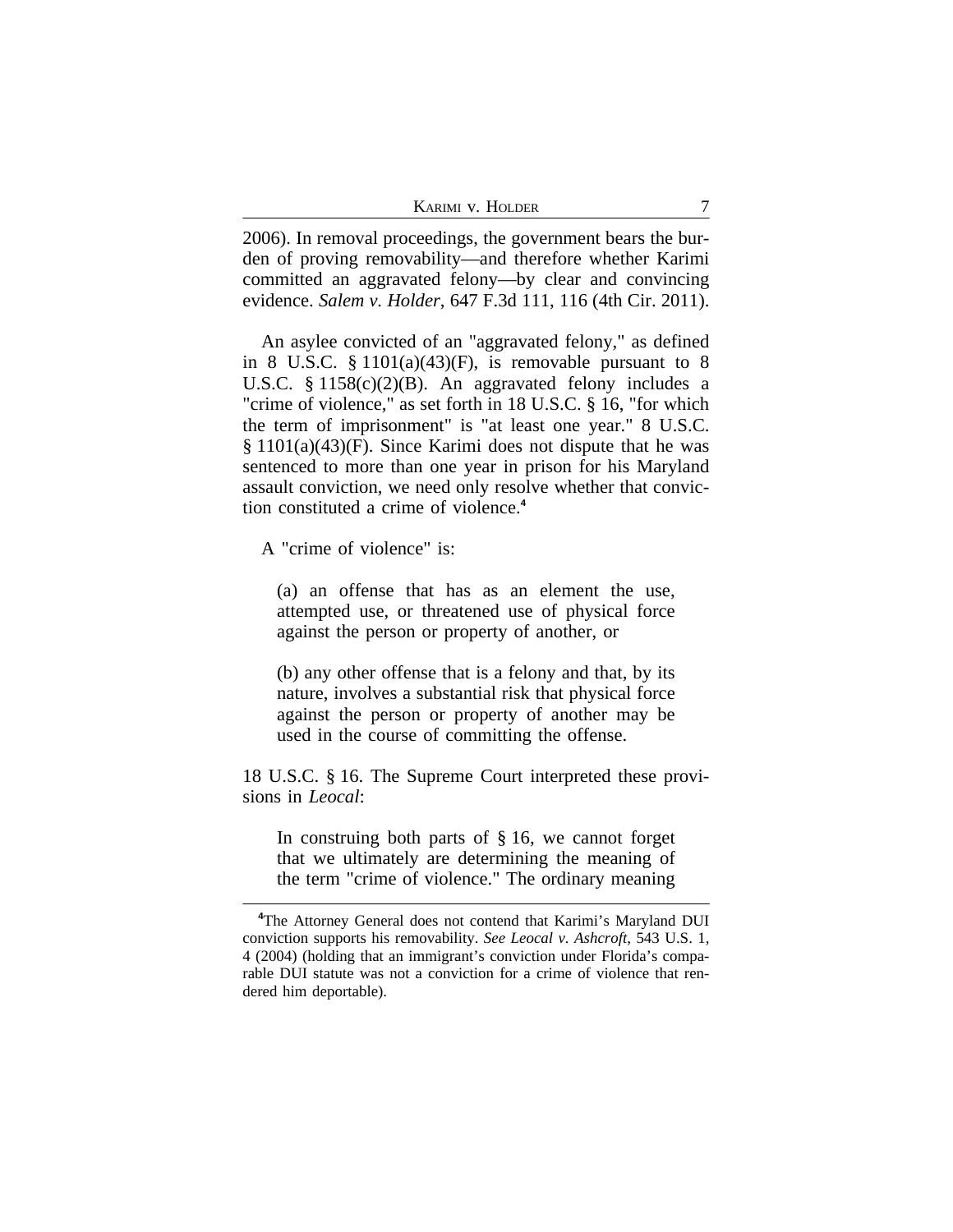of this term, combined with § 16's emphasis on the use of physical force against another person (or the risk of having to use such force in committing a crime), suggests a category of violent, active crimes . . . .

543 U.S. at 11. And more recently, in *Johnson*, the Court examined whether a defendant's Florida battery conviction constituted a "violent felony" under the Armed Career Criminal Act ("ACCA").**<sup>5</sup>** 130 S. Ct. at 1268. In doing so, the Court explained that the phrase "'physical force' means *violent* force—that is, force capable of causing physical pain or injury to another person." *Id.* at 1271. Thus, the Court determined that a conviction under the Florida battery statute did not categorically constitute a violent felony because that statute prohibits *any* intentional contact, "no matter how slight." *Id.* at 1269-70.

To determine whether a prior state conviction constitutes a crime of violence, we generally follow the categorical approach. *See United States v. Torres-Miguel*, 701 F.3d 165, 167 (4th Cir. 2012); *Mbea*, 482 F.3d at 279. This approach "looks only to the statutory definition of the state crime and the fact of conviction to determine whether the conduct criminalized by the statute, including the most innocent conduct, qualifies as a 'crime of violence.'" *Torres-Miguel*, 701 F.3d at 167 (internal quotations omitted).

In a narrow range of cases, however, "[w]hen the law under which the defendant has been convicted contains statutory phrases that cover several different generic crimes, some of

**<sup>5</sup>**The *Johnson* Court noted the similarity between the terms "violent felony" in the ACCA and "crime of violence" in § 16, observing that both include "any felony offense which 'has as an element the use . . . of physical force against the person or property of another[.]" *Id.* at 1270-71. Indeed, it relied on *Leocal*'s interpretation of § 16 in reaching its ACCA holding. *Id.* Accordingly, we rely on *Johnson* here.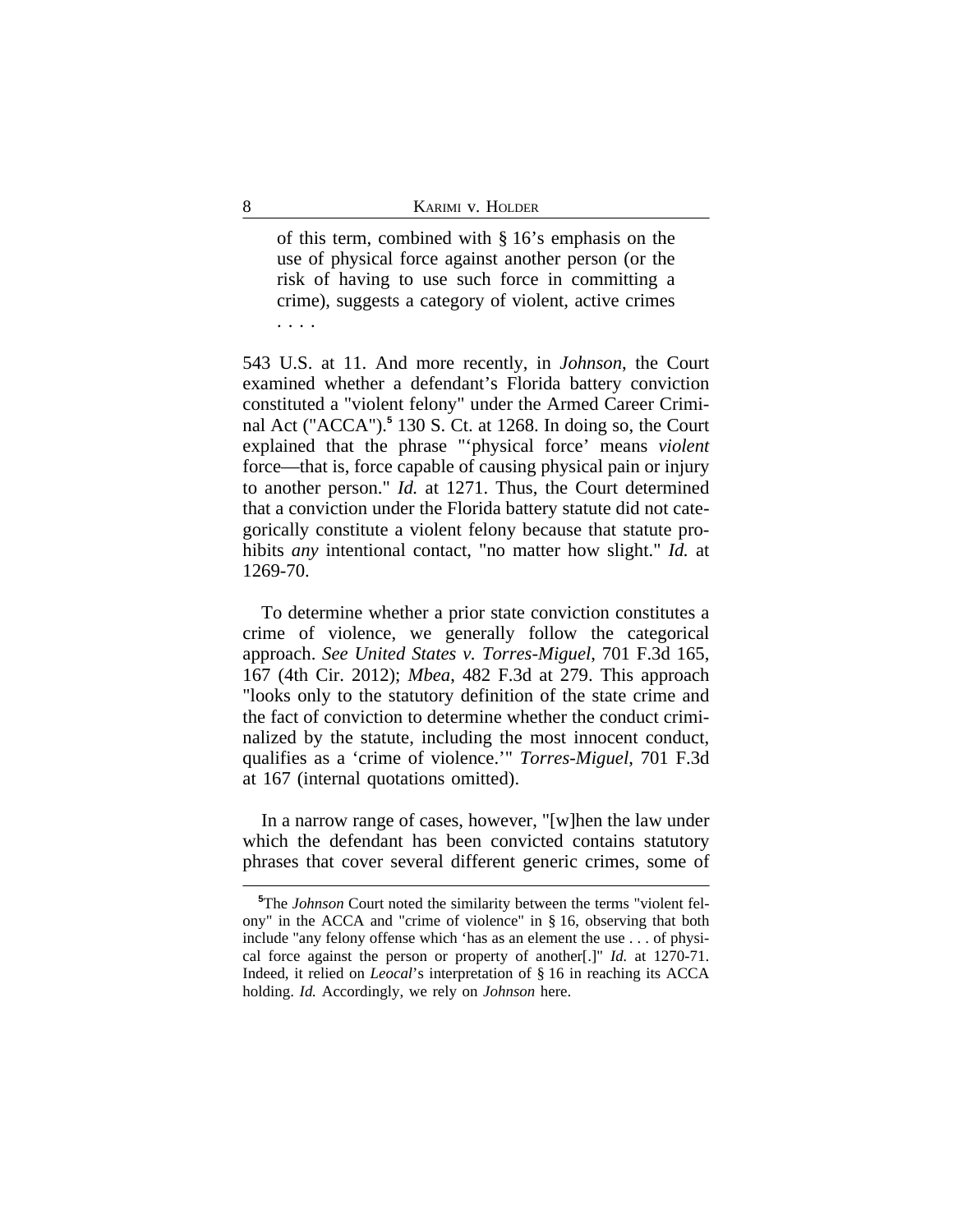KARIMI V. HOLDER 9

which require violent force and some of which do not," we may apply a modified categorical approach. *Johnson*, 130 S. Ct. at 1273. This approach allows us to consider "whether the specific conduct underlying a defendant's prior state conviction constitutes a crime of violence by examining 'the terms of the charging document, . . . a plea agreement, . . . [a] transcript of colloquy between judge and defendant, ... or ... some comparable judicial record' revealing the 'factual basis for the plea.'" *Torres-Miguel*, 701 F.3d at 167 (quoting *Shepard v. United States*, 544 U.S. 13, 26 (2005)) (alterations in original).**<sup>6</sup>** In applying the modified categorical approach, we may not determine whether a prior conviction constitutes a crime of violence by relying on "facts neither inherent in the conviction nor admitted by the defendant." *United States v. Alston*, 611 F.3d 219, 226 (4th Cir. 2010). Rather, in examining a prior conviction stemming from a guilty plea, we rely only on those *Shepard*-approved documents from which we can tell whether the defendant's plea "necessarily admitted" facts identifying the offense as a crime of violence. *Id.* at 224- 25 (citing *Shepard*, 544 U.S. at 20-21, 24, 26).

Because Maryland's second-degree assault statute punishes both violent and nonviolent conduct, we have traditionally used the modified categorical approach when examining prior convictions under that statute. *See id.* at 223; *United States v. Harcum*, 587 F.3d 219, 224-25 (4th Cir. 2009); *United States v. Simms*, 441 F.3d 313, 315-16 (4th Cir. 2006). However,

**<sup>6</sup>***Taylor v. United States*, 495 U.S. 575, 600-02 (1990), and *Shepard* set forth the categorical and modified categorical approaches used to consider whether a defendant's prior convictions constitute "violent felon[ies]" triggering ACCA's sentencing enhancements. We have extended this framework to determine whether certain crimes qualify a defendant for a "crime of violence" enhancement under the Sentencing Guidelines. *See United States v. Donnell*, 661 F.3d 890, 893 n.3 (4th Cir. 2011). Likewise, we have used this framework in the immigration context to determine whether an alien is removable as a result of a prior aggravated felony conviction. *See Mbea*, 482 F.3d at 279-80; *Soliman v. Gonzales*, 419 F.3d 276, 285 (4th Cir. 2005).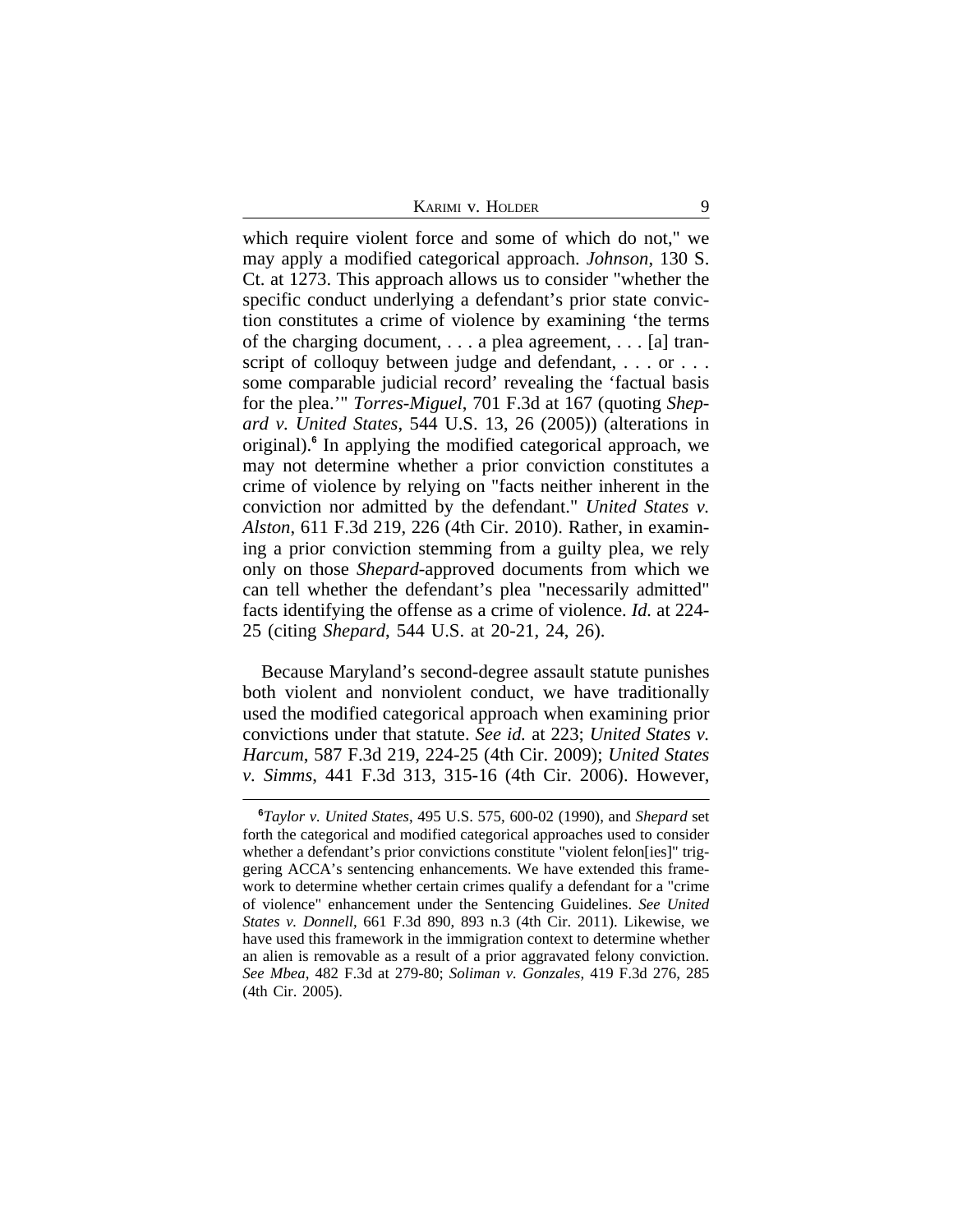10 **KARIMI V. HOLDER** 

*Johnson* and our recent decision in *United States v. Gomez*, 690 F.3d 194 (4th Cir. 2012), cast some doubt on the continued viability of the approach in this context. Interpreting *Johnson* in *Gomez*, we held that "the modified categorical approach necessarily applies only to those statutory offenses in which the statute itself is divisible." 690 F.3d at 200. Thus, because the Maryland second-degree assault statute is not itself technically divisible—meaning that it does not contain "statutory phrases that cover several different generic crimes, some of which require violent force and some of which do not," *Johnson*, 130 S. Ct. at 1273—*Gomez* indicates that convictions under the statute may not be susceptible to the modified categorical approach despite the statute's broad coverage of both violent and nonviolent conduct. *See United States v. Bailey*, No. 11-4774, 2012 WL 5458485 (4th Cir. Nov. 9, 2012) (unpublished). On the other hand, *Gomez* specifically declined to renounce the application of the modified categorical approach to convictions under Maryland's second-degree assault statute, leaving open the possibility that for statutes "based in common law" whose "elements are judicially determined," the absence of statutory divisibility may not automatically foreclose the modified categorical approach. 690 F.3d at 202.

While we recognize some ripples of uncertainty in the wake of *Gomez*, we note that the Supreme Court, in *Descamps v. United States*, No. 11-9540 (U.S. argued Jan. 7, 2013), appears poised to calm these waters. *Descamps* concerns whether a defendant's prior state burglary conviction under California Penal Code § 459 constitutes a generic burglary under the ACCA. Just as Maryland second-degree misdemeanor assault convictions do not require violent touching (and therefore are not categorically "crime[s] of violence" under § 16), burglary convictions under Cal. Penal Code § 459 do not require that the defendant's entry into a building be *unlawful* (and therefore are not categorically "burglar[ies]" under the ACCA, which does include unlawfulness as an element of the generic burglary offense). The issue in *Descamps*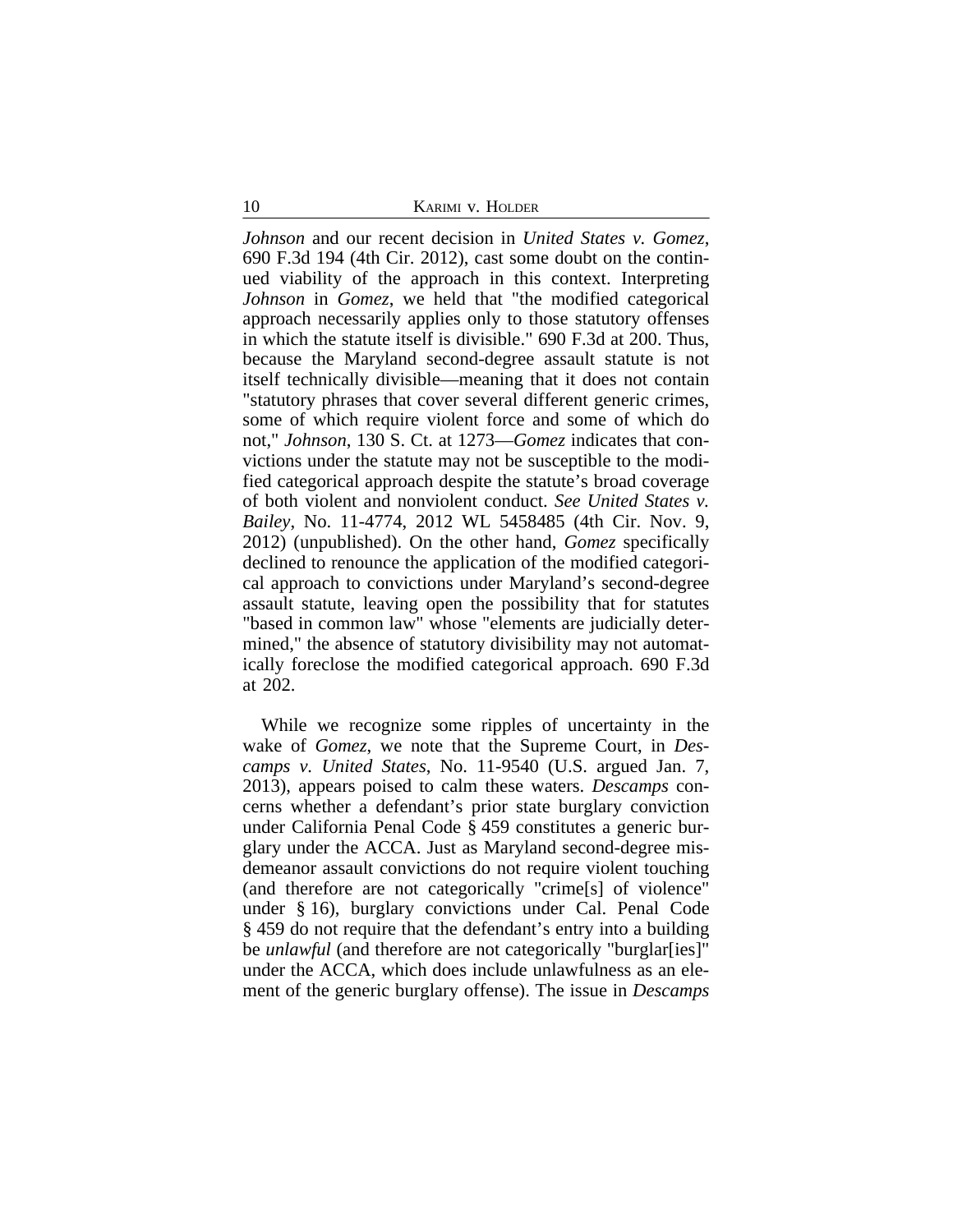is thus whether, when a state crime does not require an element of the federal crime, the federal court may find the existence of that element by examining the state record of conviction using the modified categorical approach.

In any event, the instant case does not require us to resolve whether continued application of the modified categorical approach to Maryland second-degree assault convictions is permissible. This is because neither of the two possible approaches—the strict categorical or the modified categorical—can sustain the BIA's determination that Karimi committed an aggravated felony.

Karimi clearly prevails under the strict categorical approach since, as we have repeatedly observed, Maryland's second-degree assault statute reaches violent and nonviolent touching alike. *See Alston*, 611 F.3d at 222-23; *Harcum*, 587 F.3d at 224. Accordingly, convictions under the statute, including Karimi's, cannot categorically be crimes of violence. *See Johnson*, 130 S. Ct. at 1270.

Under the modified categorical approach, the Attorney General argues that the *Shepard*-approved conviction documents show that Karimi intended violent physical force against Officer MacKenzie when he grabbed her hand. Specifically, the Attorney General points to the plea hearing transcript in which Karimi admitted to "becoming belligerent and somewhat out of control" before grabbing Officer MacKenzie. Resp't's Br. at 19 (citing J.A. 258). The Attorney General also points to Officer MacKenzie's statement of probable cause, which alleged that as Karimi grabbed her hand "he also spat on [her] arm" and "jumped up and acted as if he were going to strike [her] with his free hand." J.A. 321. This conduct, the Attorney General submits, supports the BIA's finding that Karimi's conviction involved the use, attempted use, or threatened use of violent force, qualifying it as a crime of violence under § 16(a).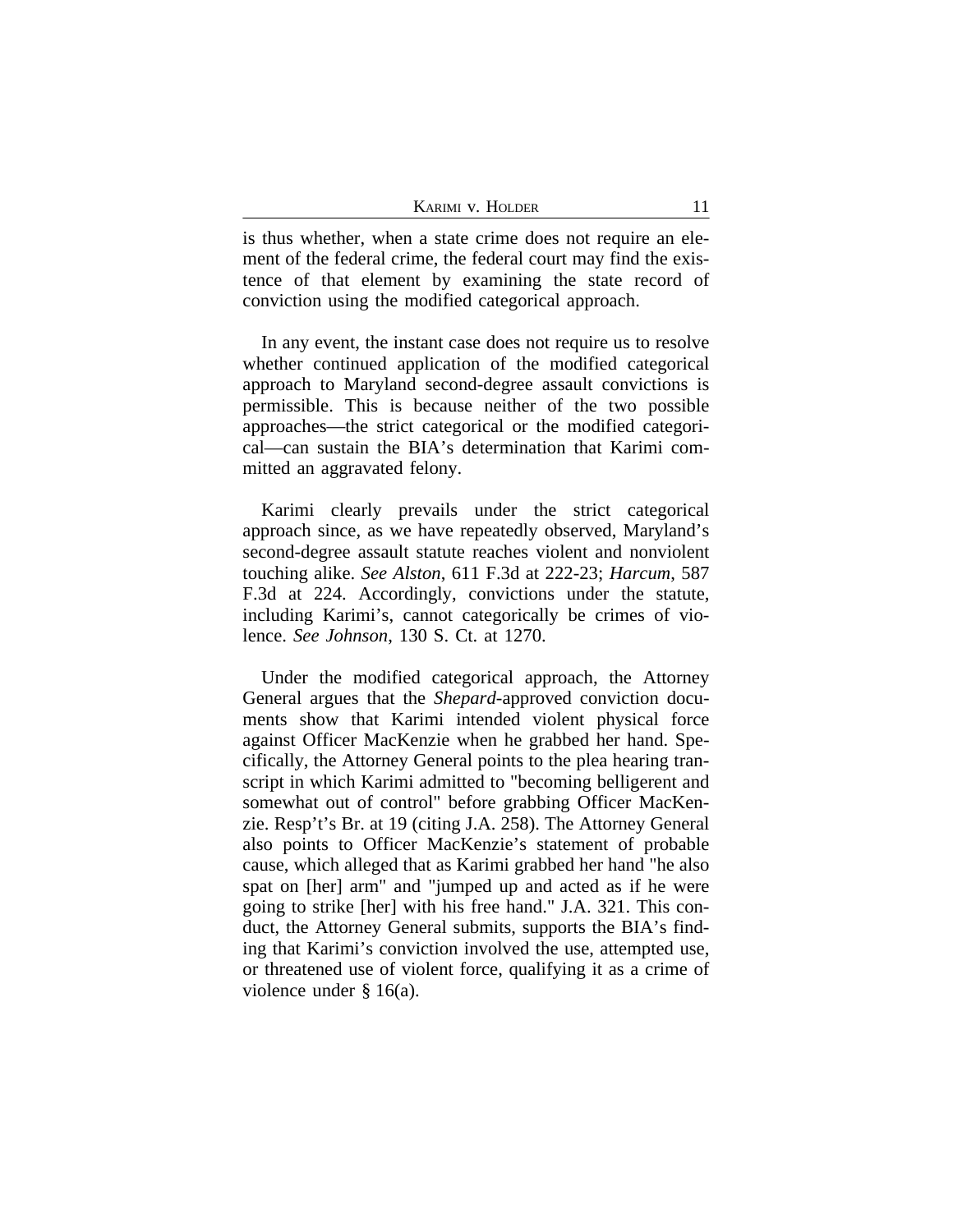12 **KARIMI V. HOLDER** 

Karimi contends that those facts of the crime which he "necessarily admitted" in entering his plea do not support the BIA's conclusion that he committed a crime of violence. Pet'r's Br. at 13 (quoting *Alston*, 611 F.3d at 224-25). While he concedes that Officer MacKenzie's statement of probable cause may be properly considered since it was incorporated into the charging document, *id.* at 14 (citing *Simms*, 441 F.3d at 316-18), Karimi argues that it should be afforded significantly less weight than the plea colloquy transcript because it "is a one-sided account of events that is unadmitted by the defendant." *Id.* As to the plea colloquy, Karimi insists that the only fact he necessarily admitted to support his assault conviction was that he "grabbed Officer MacKenzie's hand that was on the table." J.A. 291. This conduct, Karimi submits, did not rise to the level of violent physical force capable of causing pain or injury, as underscored by the Maryland prosecutor's acknowledgement that "there was no harm or injury done to the officer" as a result of the grabbing. J.A. 292.

We agree with Karimi and hold that the conduct to which he necessarily admitted and on which his conviction necessarily rested—"grabbing" Officer MacKenzie's hand—did not constitute the use of "physical force" as that term is defined in *Johnson*. 130 S. Ct. at 1271. Grabbing, on its own, is not necessarily "*violent* force—that is, force capable of causing physical pain or injury to another person." *Id.* Of course, the fact that Officer MacKenzie was not actually injured does not foreclose the possibility that the grabbing was powerful enough to be *capable* of causing physical pain or injury. But it is the Attorney General who bears the burden of showing by clear and convincing evidence the violent nature of Karimi's assault, and nothing in the record suggests that the grabbing was so forceful as to be capable of causing harm. Similarly, we find Karimi's admission to "becoming belligerent and somewhat out of control" insufficient to establish that he committed a crime of violence. J.A. 291. Although hardly a model of civility, this behavior does not necessarily entail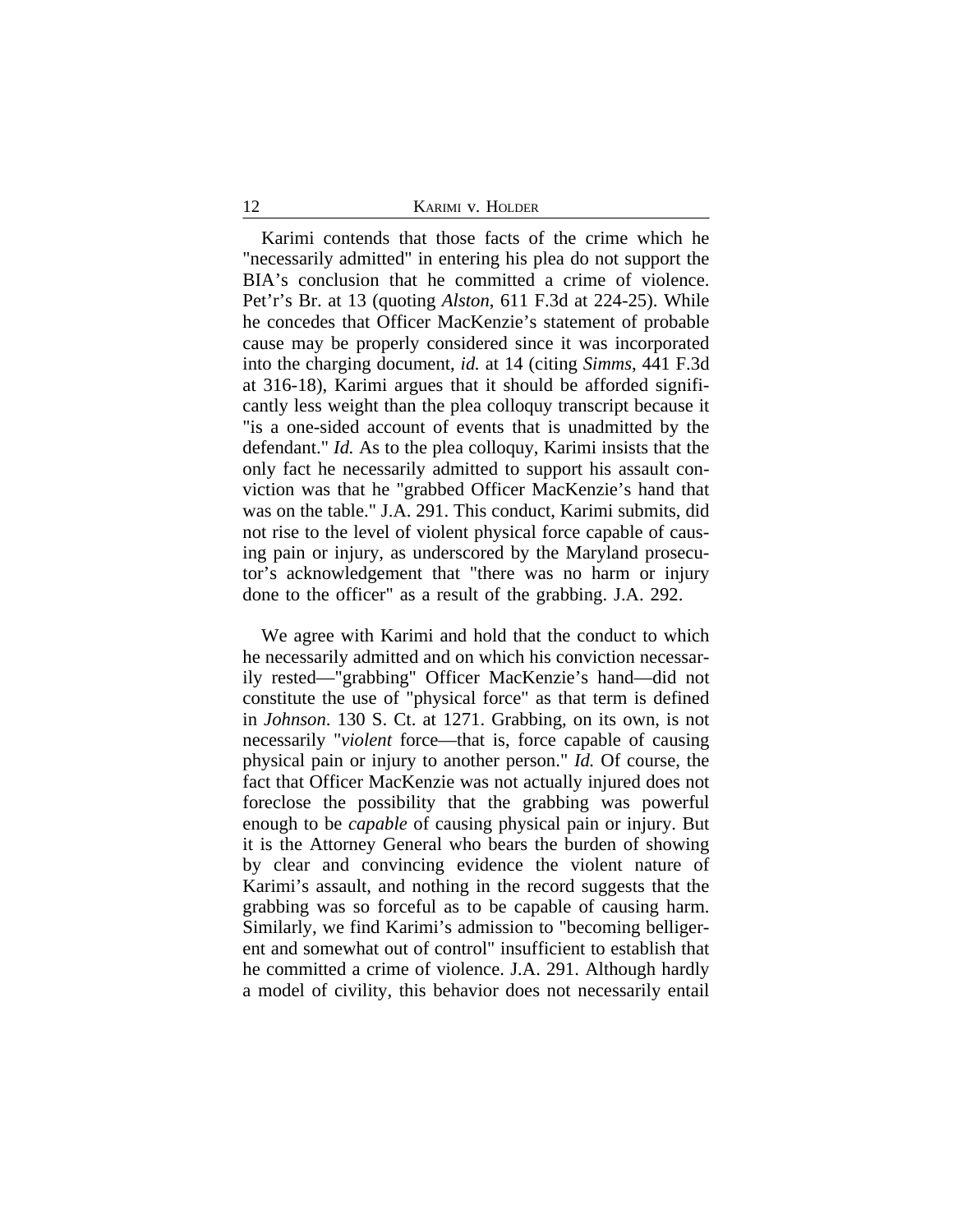| KARIMI V. HOLDER |  |
|------------------|--|
|                  |  |

the use, attempted use, or threatened use of violent physical force—even when coupled with the act of grabbing.

As for the allegation in Officer MacKenzie's statement of probable cause that Karimi "acted as if he was going to strike [her] with his free hand," J.A. 321, we acknowledge that if admitted as a factual basis for the conviction, this conduct would involve "the use, attempted use, or threatened use of physical force against the person . . . of another" sufficient to constitute a crime of violence. 18 U.S.C. § 16(a). We also recognize that the statement, having been expressly incorporated into Maryland's charging document, is *Shepard*-approved and may be considered as part of our inquiry under the modified categorical approach. *See Simms*, 441 F.3d at 316-18. However, as Karimi argues, reliance on this one-sided account would be improper under our precedent, which prevents courts in this context from "relying on facts neither inherent in the conviction nor admitted by the defendant." *Alston*, 611 F.3d at 226.**<sup>7</sup>** Karimi clearly never admitted to the allegation in Officer MacKenzie's statement of probable cause, and it was not a fact inherent in his guilty plea. Our unwillingness to afford greater weight to the statement of probable cause is reaffirmed, moreover, by the fact that the Maryland prosecutor never mentioned Officer MacKenzie's allegation in her recitation of evidence to be presented at trial.

**<sup>7</sup>**The Attorney General argues that Karimi's reliance on *Alston* is misplaced because Alston's plea was entered pursuant to *North Carolina v. Alford*, 400 U.S. 25 (1970), and therefore did not adopt or admit the facts ultimately used to support his conviction; the Attorney General correctly notes that, unlike Alston, Karimi did admit to facts supporting his conviction. But we decline to read *Alston* so narrowly. Its holding turned not on the *Alford* nature of Alston's plea, but rather on the fact that the plea did not admit to facts supporting a "violent felony" ACCA enhancement. Similarly here, and notwithstanding the non-*Alford* nature of his plea, Karimi did not necessarily admit to facts constituting a crime of violence, nor did his conviction necessarily rest on such facts.